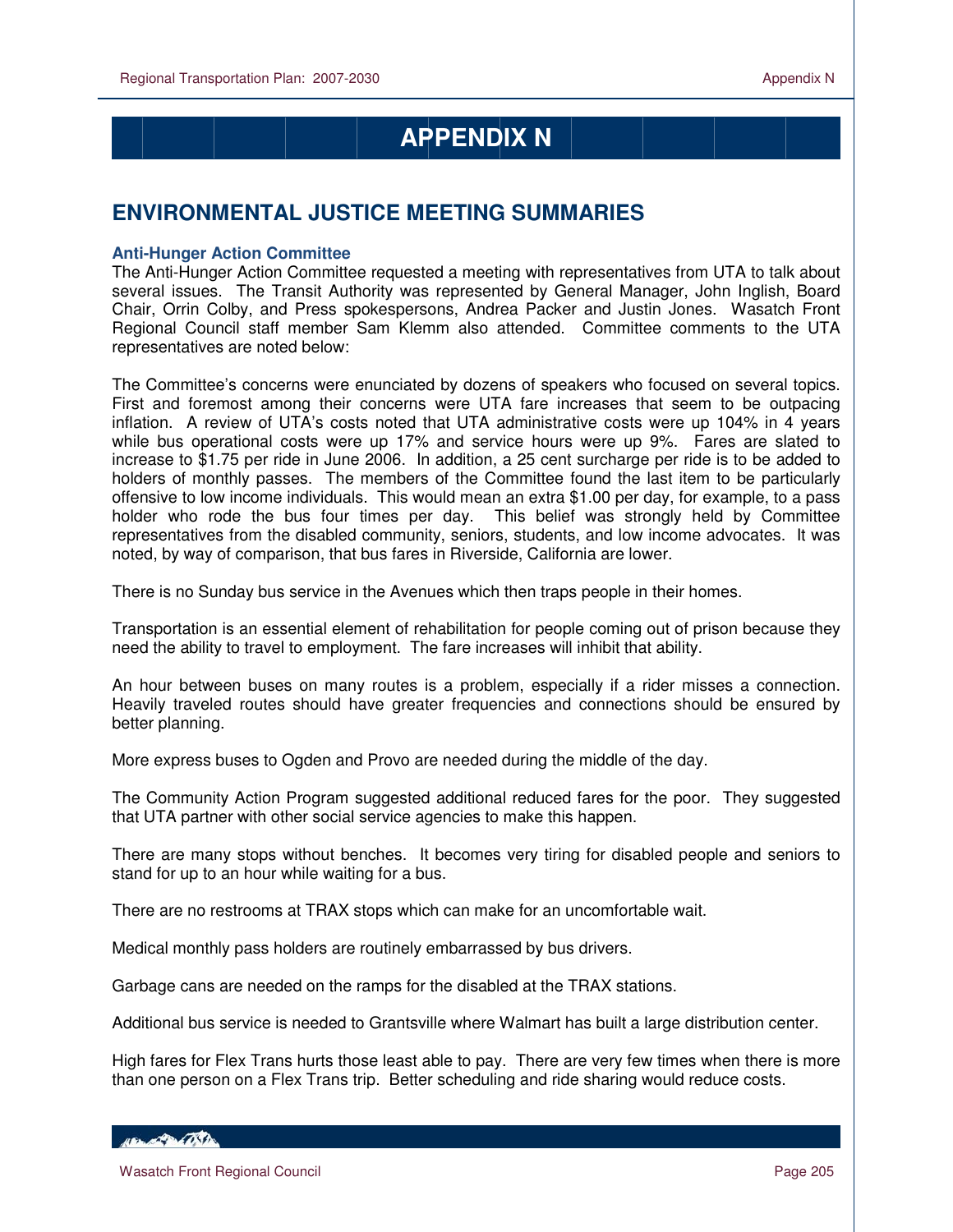A zone system in which passengers with longer trips would pay more would be equitable and help meet the cost of operating the bus system.

#### **Disability Law Center**

The August 4<sup>th</sup> Meeting at the Disability Law Center (DLC) was for UDOT and the MPO's to discuss the report of the DLC outreach efforts from their Listen and Lean tour of Utah. The purpose of the report was to determine the unmet needs of people with disabilities. One of the top three issues identified were transportation needs, especially severe in the rural areas.

Meeting attendees were: Lowell Elmer, Director, Dixie Metropolitan Planning Organization Sam Klemm, Public Affairs, WFRC Nan Kuhn with the Mountainland Metropolitan Planning Organization was invited but was not in attendance Helen Peters, United We Ride Research Analyst, UDOT Sherry Repscher, Civil Rights Department ADA Compliance Officer, UTA Leslie Schaar, Attorney, Disability Law Center Sandy Weinrauch, Public Involvement Planner, UDOT

Ms. Schaar talked about the Listen and Lean tour, answered questions and then each person took a turn talking about their efforts regarding transportation services for those who are transportationdisadvantaged, especially in rural areas of Utah. Additionally, Ms. Schaar reminded everyone that the Listen and Learn assessment was based upon individual perceptions and not always based in fact. Mr. Klemm presented transit ideas from the Wasatch Choices 2040 vision of the future.

Ms. Repscher provided information about existing UTA services as well as addressed some of the concerns related to service in Tooele County and other rural areas. Ms. Weinrauch requested the name of a planning contact from UTA regarding UTA visioning of long range unmet needs.

Helen Peters provided an overview of the United We Ride effort taking place in Utah as the result of a Presidential Order signed in February of this year. This effort highlights the critical need to better identify and coordinate public and private transportation funding and service delivery for vulnerable populations statewide, as highlighted in the Disability Law Center survey. Ms. Peters also invited Ms. Schaar to become a member of the United We Ride Coordinating Committee.

Mr. Klemm informed everyone of a Transportation Summit that will be held during the first week in October that will be hosted by Lt. Governor Gary Herbert. He offered to obtain more information about the Summit and suggested that collectively we ask that consideration be given to talking about transportation coordination for those who are transportation-disadvantaged. Ms Schaar will be following-up with the Lt. Governor's office to identify any opportunities for input.

Ms. Repscher mentioned that Florida has a good coordination system that attendees might be interested in learning more about. Ms Peters mentioned Dan Dalton and Project Action and the Maryland effort as another point of information and resources. Ms. Schaar indicated she would research to see if there are any model programs dealing with individuals with disabilities and transportation coordination. Ms. Weinrauch agreed to work with the research department at UDOT to secure information on transportation coordination for transportation-disadvantaged.

Mr. Elmer mentioned that Beth Cottam; Director Human Services, Division for Five County Association of Governments, is working on providing better transportation options for Native Americans who work in the St. George area but live in rural Utah. Both have been talking about

HELLED COST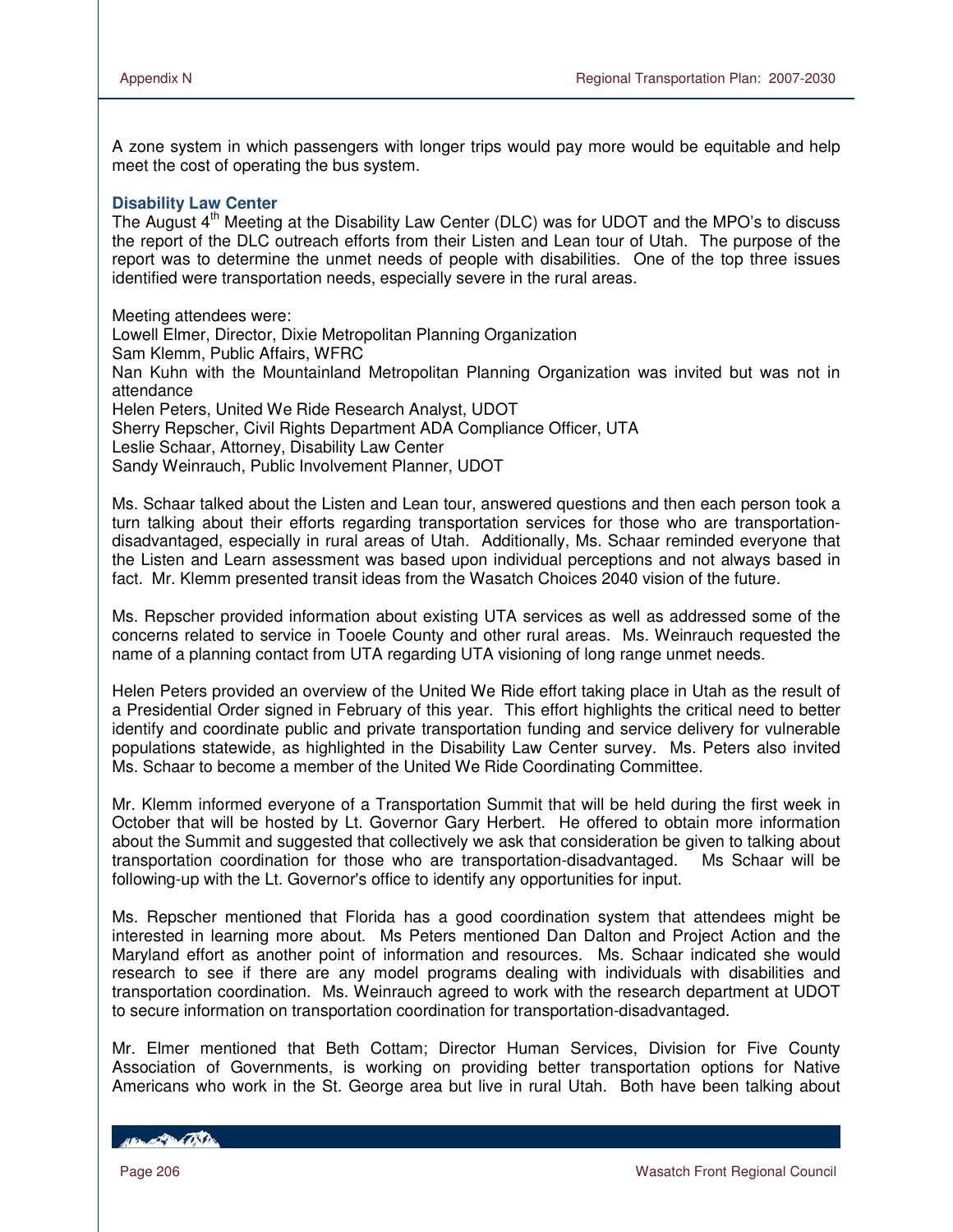applying to UDOT for a 5311 bus [a side comment]. He mentioned that they both are very active in finding a solution to the problem and have involved others in the St. George area to help them in their efforts.

Ms. Weinrauch requested permission to utilize the DLC report possibly as reference in UDOT's Long Range Plan and Ms. Schaar indicated she would find out how to secure permission.

#### **Family Connection Center**

At the monthly staff meeting of the FCC (Family Connection Center) which is the administrator for many of the housing for the homeless programs in the urban area, Kevin Fayles of Envision Utah and Sam Klemm from the Wasatch Front Regional Council made a presentation on the Wasatch Choices 2040 program. They then asked for FCC staff member input on their perceived needs for transportation in the future. Their comments are as follows:

1. The food bank in Layton at 875 East Highway 193 does not have a bus stop. It was originally placed there because there was a bus route that stopped there but the bus route was later cancelled. Many of the clients of the food bank do not have cars. Mr. Klemm stated that he would forward that comment on to UTA.

2. Bus routes need to be more user friendly with routes into the Freeport Center, especially.

3. More east / west bus routes are needed in the Salt Lake Valley, in northwestern Davis County and in Weber County.

4. There needs to be a bus route by the Division of Workforce Services office in Woods Cross.

5. TRAX is needed in South Davis County. At this juncture, there was considerable discussion regarding the recently completed bus rapid transit study. The FCC staff members were also happy with the prospect of expanded TRAX service in Salt Lake County.

6. More affordable housing is desperately needed. Housing density around TRAX, commuter rail and bus stops was then discussed as an element of affordability for low income residents.

Copies of the handwritten notes for this summary and the staff sign-in sheet are attached to this document.

#### **Indian Walk-In Center**

Representatives from the Wasatch Front Regional Council, Mountainland Association of Governments, Utah Department of Transportation, and Utah Transit Authority met with representatives of the local American Indian community at the Indian Walk-In Center. Participants from the Indian Walk-In Center were: Board members Dory Peters, Chairman; Mario Platero, Secretary-Treasurer; Sharon Austin; Thad Baldwin and Eric Swenson; Indian Walk-In staff members Dena Ned, Executive Director; Anna Cutler, Executive Assistant and Thomas Burke, Development Director. Other interested members of the public included Evan Kemen, Robert Rendon and Wendy Phillips.

Following a brief presentation on the current Long Range Transportation Plan by the Sam Klemm, Wasatch Front Regional Council, those present discussed the transportation needs within the Native American Community. Sam also asked whether there existing plans for more TRAX lines should be

HELL POLITIC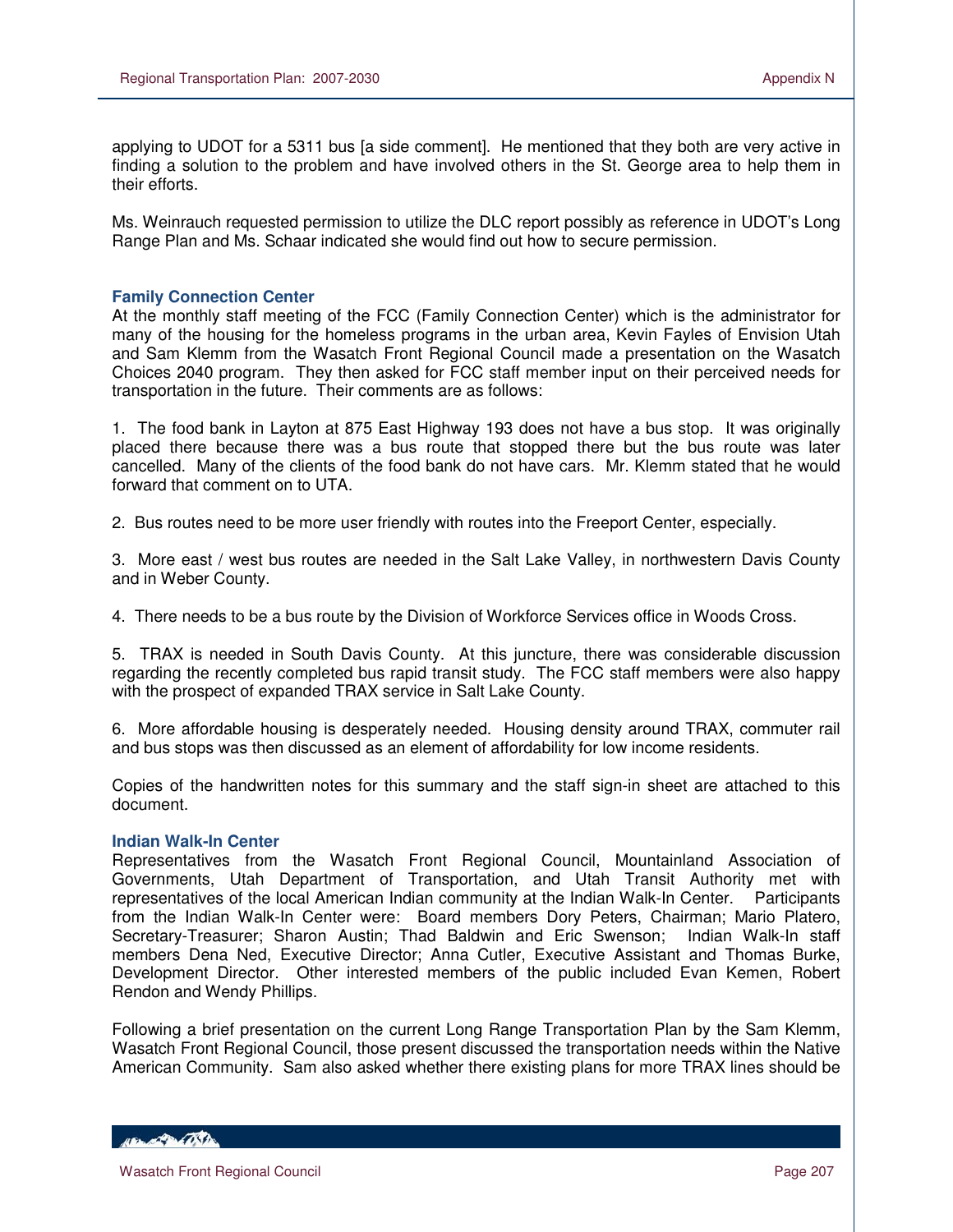scrapped to provide more funding for additional buses. UTA is planning TRAX lines for West Valley by 2010 (dates are approximate), Valley Fair Mall in 2012, and the airport in 2015.

Concerns, questions, and comments:

- Do not sacrifice the TRAX lines for additional buses
- More east / west bus service is needed
- Need to focus on the West Side of the Salt Lake Valley
- Need express buses to current TRAX stations
- Need bike friendly roads
- Would like to see more money spent on TRAX by adding additional lines and feeder lines into the main line

Statewide issues, concerns, questions, and comments:

- Rural bus service is needed
	- State has rural vehicle program
- UDOT Representative, Sandy Weinrauch, asked how to get in touch with the various statewide rural tribes and was told to contact the Paiute Tribe in order to be on the agenda for the Utah Tribal Leaders meeting.

#### **Salt Lake Chapter of the NAACP**

After a brief introduction concerning the current Long Range Transportation Plan and the Wasatch Choices 2040 Project, Kevin Fayles of Envision Utah and Sam Klemm of the Wasatch Front Regional Council discussed transportation planning with the Members of the Board of Directors of the Salt Lake Chapter of the NAACP. Their comments were as follows:

The Members were curious how the Wasatch Choices 2040 program worked and what process was used to invite people to participate in the workshops. It was then explained that the city mayors were approached and asked for support in calling upon their citizens to attend the workshops. In addition, Envision Utah had a mailing list of about 8,000 concerned citizens who were sent invitations.

The Members also felt that UTA does not listen to its own advisory committees and that the placements of bus lines were too far apart. In particular, they felt there should be more of a concentration of bus service in the dense, apartment heavy area between 2700 South and 3900 South and 300 West and Redwood Road. Discussion of this item also centered on UTA's ability to do more than it is presently doing.

Keeping buses to their schedules was a major concern. Many individuals in the meeting had been late for work or other appointments because of buses being behind schedule. Also, the hours of operation need to be extended to allow for employees who work non-traditional hours, especially late into the evening.

The Eco Pass program was lauded and the Members of the Board supported its extension to large private employers and the high schools. In this regard, the issuance of a tax credit to employers and apartment building owners who subsidize the Eco Pass program was suggested.

Also, tax credits for living in multi-family housing was mentioned along with the extension of tax credits to developers who make transit an integral part of their projects.

**RECORD CONTRACTOR**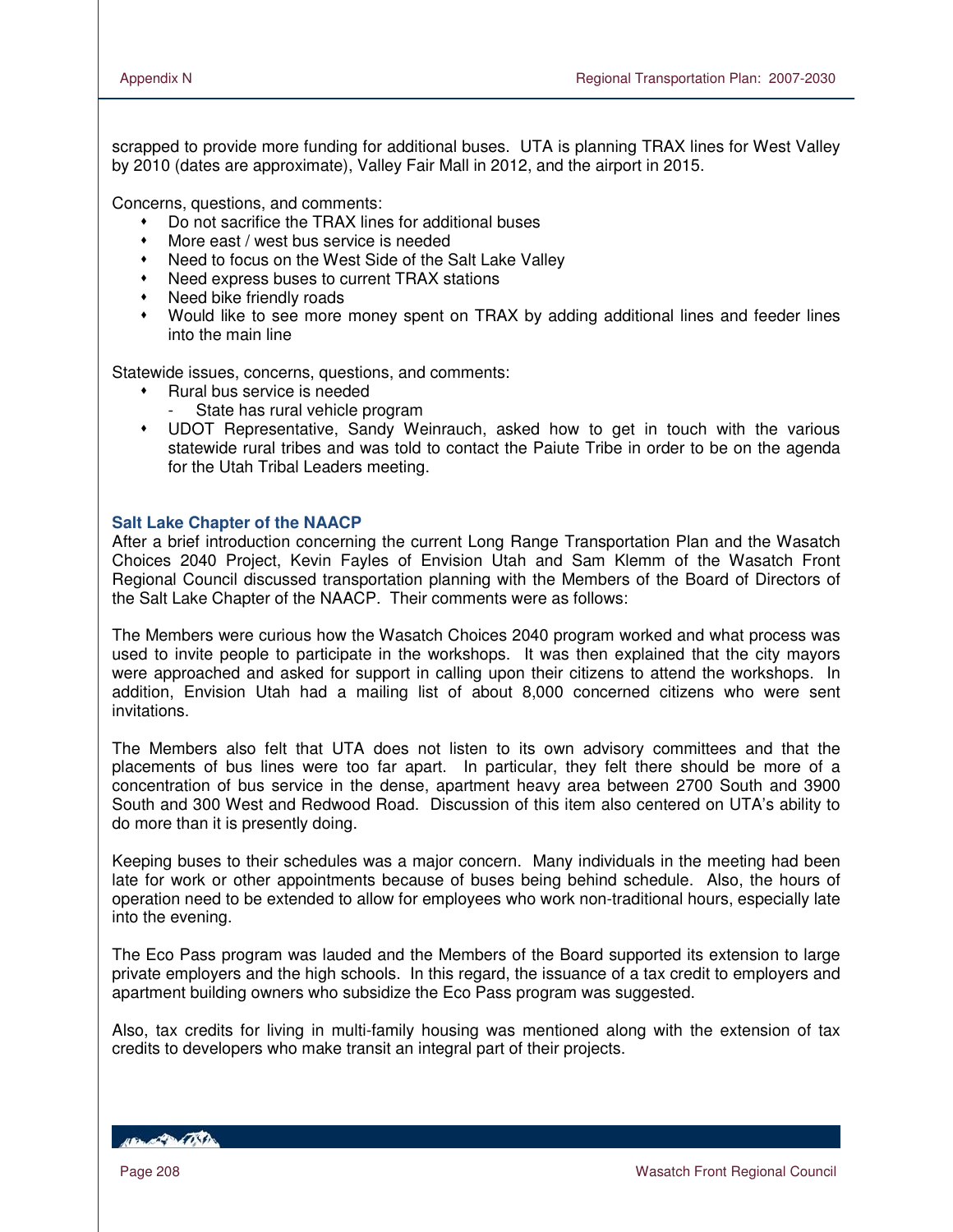The Members were specifically asked if they would like to see the sacrifice of one or more rail projects to free up more money for buses. Their response was no, stick to the Long Range Plan and build the rail projects as outlined.

The Members mentioned Salt Lake County Aging Services and requested that transit plans be coordinated with them, particularly with the placement of projects for housing the elderly.

Education of the public as to the importance of transit and the use of car pool lanes was mentioned several times. Specifically, it was felt that the discussion of the matter with school age youth would help introduce the concept of non-traditional methods of transportation into the rising generation. For the general population, radio and TV spots in the form of public service announcements was mentioned.

#### **Centro de la Familia**

 $\overline{a}$ 

Representatives from the Wasatch Front Regional Council, the Mountainland Association of Governments, the Utah Department of Transportation and the Utah Transit Authority met with representatives of the Hispanic Community at the Centro de la Familia. Participants from the Hispanic community were, Rebecca Chavez-Houck, Albina Salinas, and Carlos Artiles. Mr. Artiles is also a newspaper reporter for the local Spanish language newspaper, Mundo Hispano.

Following a brief presentation on the current Long Range Transportation Plan by the Wasatch Front Regional Council representative, Sam Klemm, the participants discussed perceived transportation needs from within the Hispanic Community. Their concerns were as follows:

1. Mr. Artiles suggested separate roads or rights-of-way for buses and cars. He noted that that solution worked for trains and could be instituted for buses. He felt that grade separations and other methods of dividing the traffic would not be too expensive and suggested Seattle as a model.

2. Mr. Artiles also felt that closer cooperation between the private and public sectors in the construction and maintenance of transportation facilities could result in better service for the public. Specifically, private companies could absorb the debt costs, as they have in Texas, in return for a guaranteed revenue stream from future tolls and other sources.

3. Mr. Artiles suggested additional outreach to the Hispanic Community through Spanish language surveys at bus stops, advertisements in Spanish, interviews and articles in Spanish language newspapers and Spanish speaking contacts at UDOT, UTA, WFRC and Mountainland.

4. Lastly, Mr. Artiles was concerned about the lack of bus connections to train stations and other hubs. He noted this was a problem for his children in Layton since they did not have access to a car.

5. Ms. Chavez-Houck said the lack of rural public transit is a major problem for their members. Specifically, the Centro de la Familia has centers in Gunnison and Moroni where they attempt to help out their members with basic services such as transportation to medical appointments, grocery shopping and other basic needs.

6. Ms. Chavez-Houck also commented on the need for extended hours for the buses along the Wasatch Front because their members often work jobs with non-standard hours and have difficulty getting home after a late evening shift.

HELL OF BACKER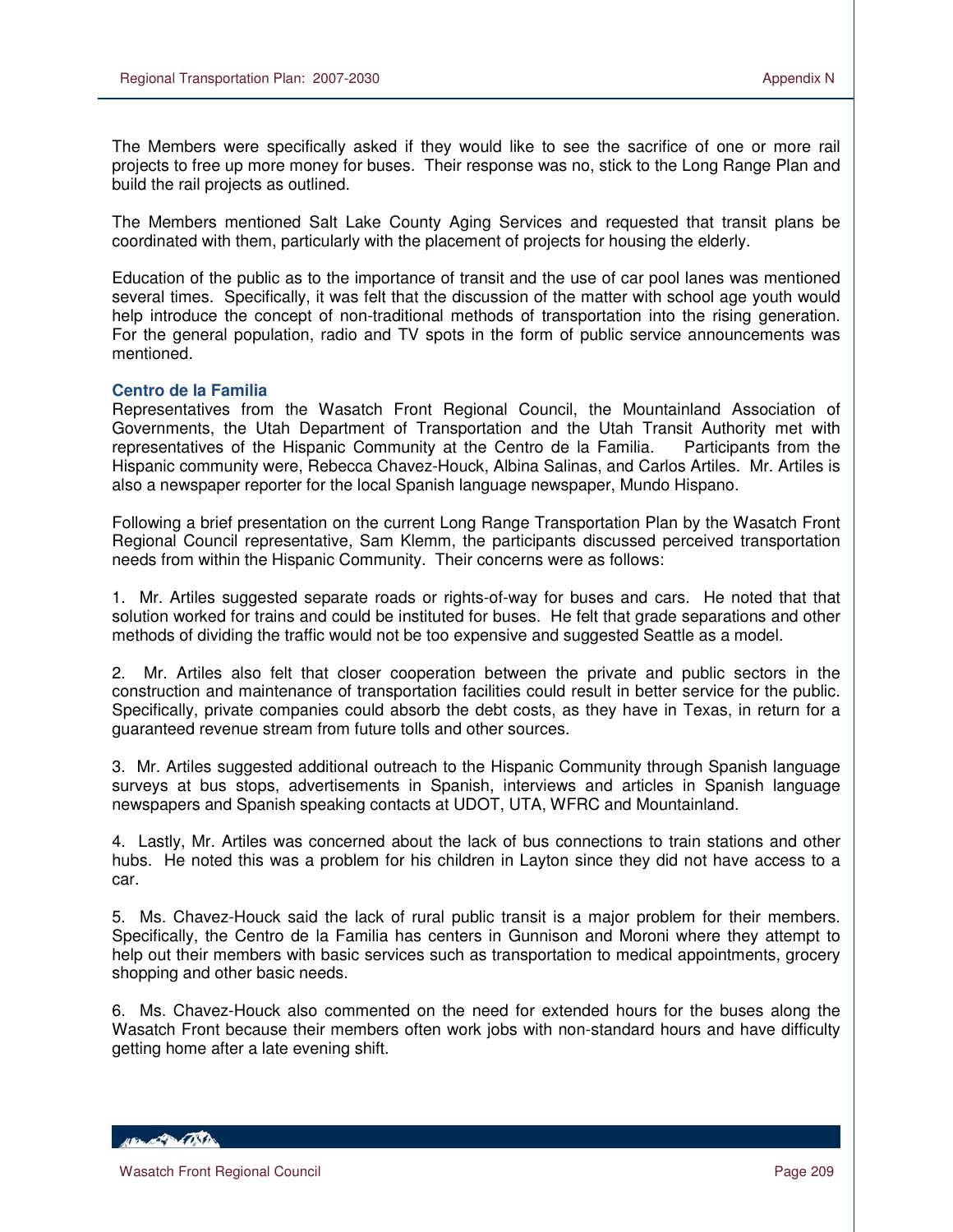7. Ms. Salinas added her thoughts to the issue of extended hours for transit service stating that the frequency of bus service was also an issue with some routes having an hour or more between buses.

8. Ms. Salinas also felt that there was a lack of East-West bus service along the 4700 South corridor on the west side of the Salt Lake Valley.

## **Salt Lake County Area Authority on Aging**

Utah Transit Authority Representative, Jeanetta Williams, and Wasatch Front Regional Council Representative, Sam Klemm, met with the Advisory Council for the Salt Lake County Area Authority on Aging to discuss their concerns regarding transportation. After a brief introduction regarding the purpose of metropolitan planning organizations and the current Regional Transportation Plan, Mr. Klemm and Ms. Williams took questions and comments from the members of the Advisory Board. Their concerns are noted as follows:

- Future TRAX extensions should not be sacrificed to purchase additional buses. Rather, the current plan with its TRAX extensions should be completed. The seniors, especially those in wheelchairs, like TRAX.
- Buses are necessary, and more of them are needed, especially those that connect with TRAX.
- It was noted that all buses have wheelchair lifts now. Nevertheless, riding a wheelchair lift is a scary proposition, especially for those using a walker. That is why the TRAX extensions are preferred.
- In developing transit routes, Regional Council and UTA planners should get a demographic map showing the concentrations of seniors and plan accordingly.
- Bus route planning should ensure that all senior centers, assisted living centers and other areas seniors frequent have bus stops.
- Some form of intermediate service for the disabled between the regular bus service and Flex Trans needs to be considered.
- More east / west highways and bus routes are desperately needed. State Road 201 is fine for the motorists on the northern end of the west side. However, it needs to be widened beyond the current project to at least 5600 West. Other east / west arterial streets farther south need to be widened as well.

A list of the Advisory Board members in attendance is as follows:

Laura Briggs, Dick Flygare, Mary Green, Rae Miller, Ken Jones, Dave Mulder, Sallie Richardson and Dot Richeda. Staff present included: Anna Dresel, Sheldon Elman, Deb Scott and Arlene Zortman

#### **Utah State Advisory Committee on Aging Transportation Subcommittee**

On the above noted date, Mick Crandall of the Utah Transit Authority and Sam Klemm of the Wasatch Front Regional Council made a presentation on transportation planning and the forthcoming update of the Regional Transportation Plan to the Transportation Subcommittee of the Utah State Advisory Committee on Aging. After a brief introduction of the topic, Mr. Klemm invited

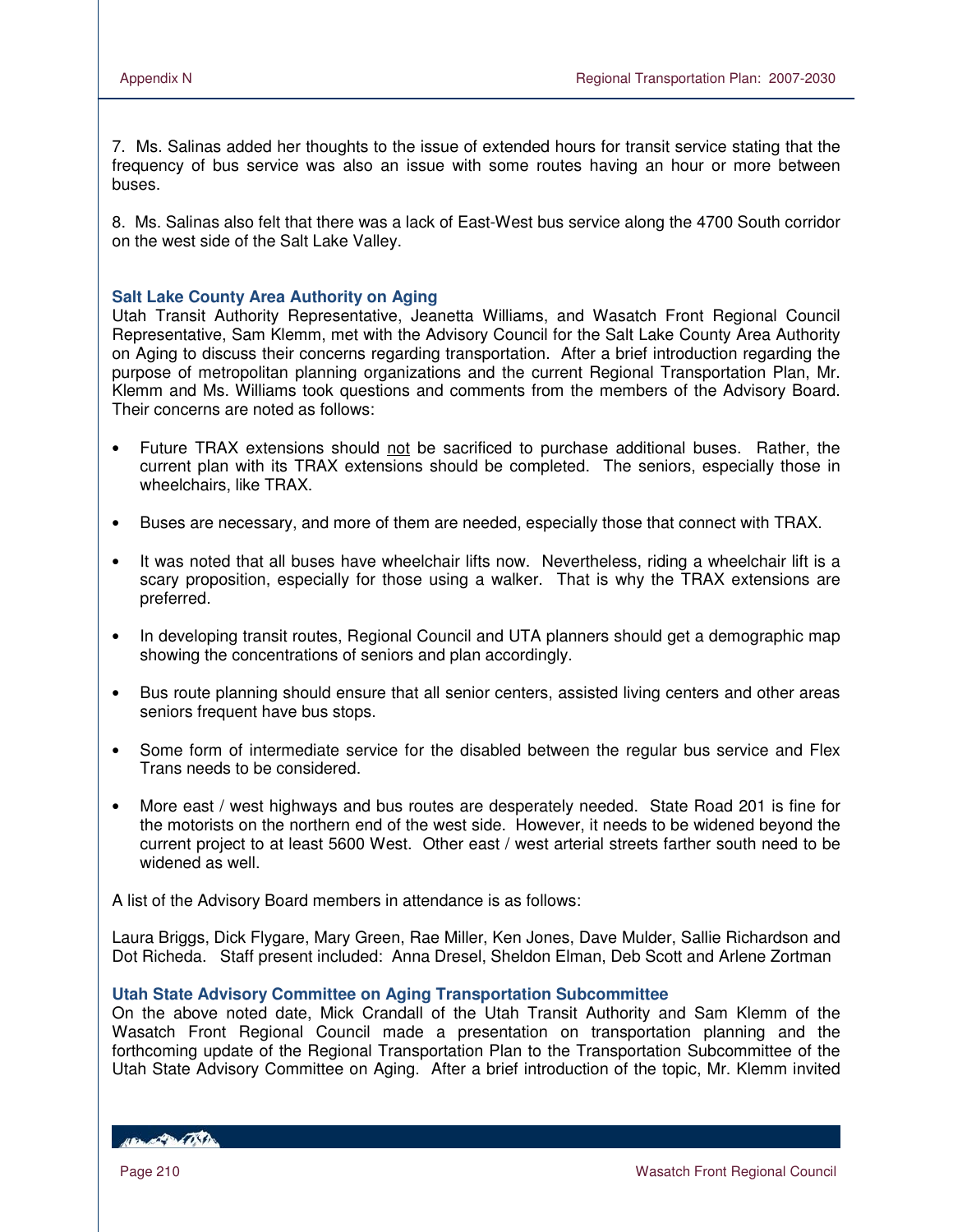the members of the subcommittee to share their concerns regarding transportation planning relative the senior population. Their comments were as follows:

1. More frequent bus service is needed. Intervals of 15 minutes between buses should be the maximum.

2. Sunday transit service is needed.

3. Mini-buses with routes to doctor's offices and shopping centers would be helpful.

4. UTA should experiment with route deviation should there be a request to divert to a senior center one day a week, for example.

5. Making parking difficult to find and expensive would incentivize the use of transit.

6. Land use plans should be transit friendly with emphasis on walkability. Thus, the transit system will grow more quickly and be available to all citizens including seniors.

7. Walkable access to bus stops, especially in the form of sidewalks along busy streets, would be helpful.

8. The interconnectivity of the bus routes and TRAX and commuter rail is paramount.

6. In order to make driving more accessible to seniors, it would be helpful if traffic engineers would follow the suggested guidelines to accommodate older drivers from the Federal Highway Administration. It was agreed that Mr. Klemm would forward a copy of the recommendations to the members of the technical committees of the Regional Council.

7. Whenever an upgrade to an existing intersection, road, sign, etc. is made, the guidelines mentioned in the previous item should be followed.

8. The members emphasized that by the year 2050, one out of four drivers will be over age 65 making the above items of critical concern in long range transportation planning.

9. The Advisory Council is conducting a survey, with the assistance of the Utah Department of Human Services on transportation needs among the elderly. It will be complete in May 2006. At our request, they agreed to forward a copy of the results to WFRC and UTA.

#### **Utah Association of Community Services**

Regional Council staff member Sam Klemm, Envision Utah Representative Kevin Fayles and UTA representative Mick Crandall met with the Utah Association of Community Services which is comprised of senior members of various non-profit human service organizations.

- More transportation options for rural Utahns is needed.
- Blanding needs a bus that is wheelchair accessible going around the city;
- The policy of suspending a person due to "points" and the application of the rules creates many problems. UACS members were not aware of the CAP committee.
- If a person has a seizure and is not ready to be picked-up, then he gets "points." More flexibility is needed to not unfairly penalize someone.
- UTA deals well with physical disability issues, but not as well with cognitive ones.

**ABON AND BOOKS DE**